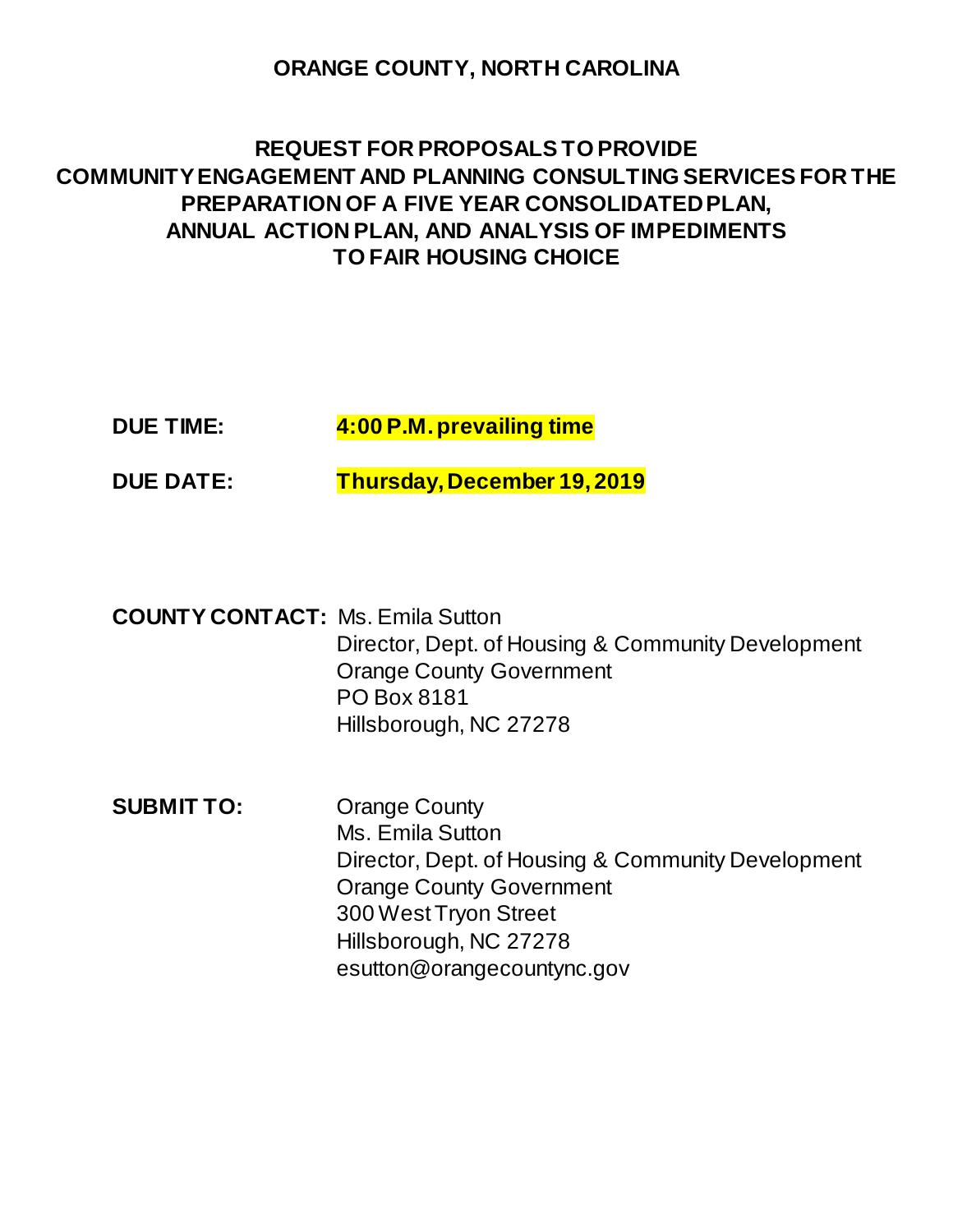# **PUBLIC NOTICE ORANGE COUNTY, NORTH CAROLINA**

## **REQUEST FOR PROPOSALS TO PROVIDE COMMUNITY ENGAGEMENT AND PLANNING CONSULTING SERVICES FOR THE PREPARATION OF A FIVE YEAR CONSOLIDATED PLAN, ANNUAL ACTION PLAN, AND ANALYSIS OF IMPEDIMENTS TO FAIR HOUSING CHOICE**

Orange County, North Carolina, hereinafter referred to as the "County," currently administers a HUD HOME Investment Partnerships Program (HOME). In accordance with 2 CFR Part 200, "Uniform Administrative Requirements, Cost Principles and Audit Requirements for Federal Awards," which establishes standards for the procurement of property and services involving the expenditure of Federal Funds, the County hereby requests written proposals from qualified individuals and planning consulting firms to provide professional services in the preparation of the County's Five Year Consolidated Plan, Annual Action Plan, and Analysis of Impediments to Fair Housing Choice.

The specific services requested by Orange County are detailed in the Request for Proposals (RFP 2019 HOME). A copy of this document may be obtained from Orange County, Dept. of Housing & Community Development, Telephone (919) 245-2490, Fax (919) 644-3056 during normal business hours. It is also available electronically at [https://www.orangecountync.gov/1101/Housing-Community-](https://www.orangecountync.gov/1101/Housing-Community-Development)[Development.](https://www.orangecountync.gov/1101/Housing-Community-Development)

## **The deadline for submission of proposals is 4:00 P.M., prevailing time, on December 19, 2019 in the offices of Dept. of Housing & Community Development, Orange County Government, PO Box 8181, Hillsborough, NC 27278.**

The objective of this competitive process is to select a firm or individual which will provide the highest quality of work at a reasonable fee. Orange County will evaluate the "Proposal for Services" submitted and will select the firms or individuals deemed best qualified to perform these services. Firms or individuals will be ranked accordingly. The County will then enter into negotiations on a final scope and fees with the highest ranked firm or individual. Should the County be unable to reach an agreement with the highest ranked firm or individual, negotiations will begin with the second ranked firm, and so on.

All qualified proposers will receive consideration without regard to race, religion, creed, color, sex, age, handicap, ancestry, or national origin in the contract award. Minority and female business enterprises are encouraged to respond. Orange County is an equal opportunity employer.

Ms. Emila Sutton Director, Dept. of Housing & Community Development Orange County Government 300 West Tryon Street PO Box 8181 Hillsborough, NC 27278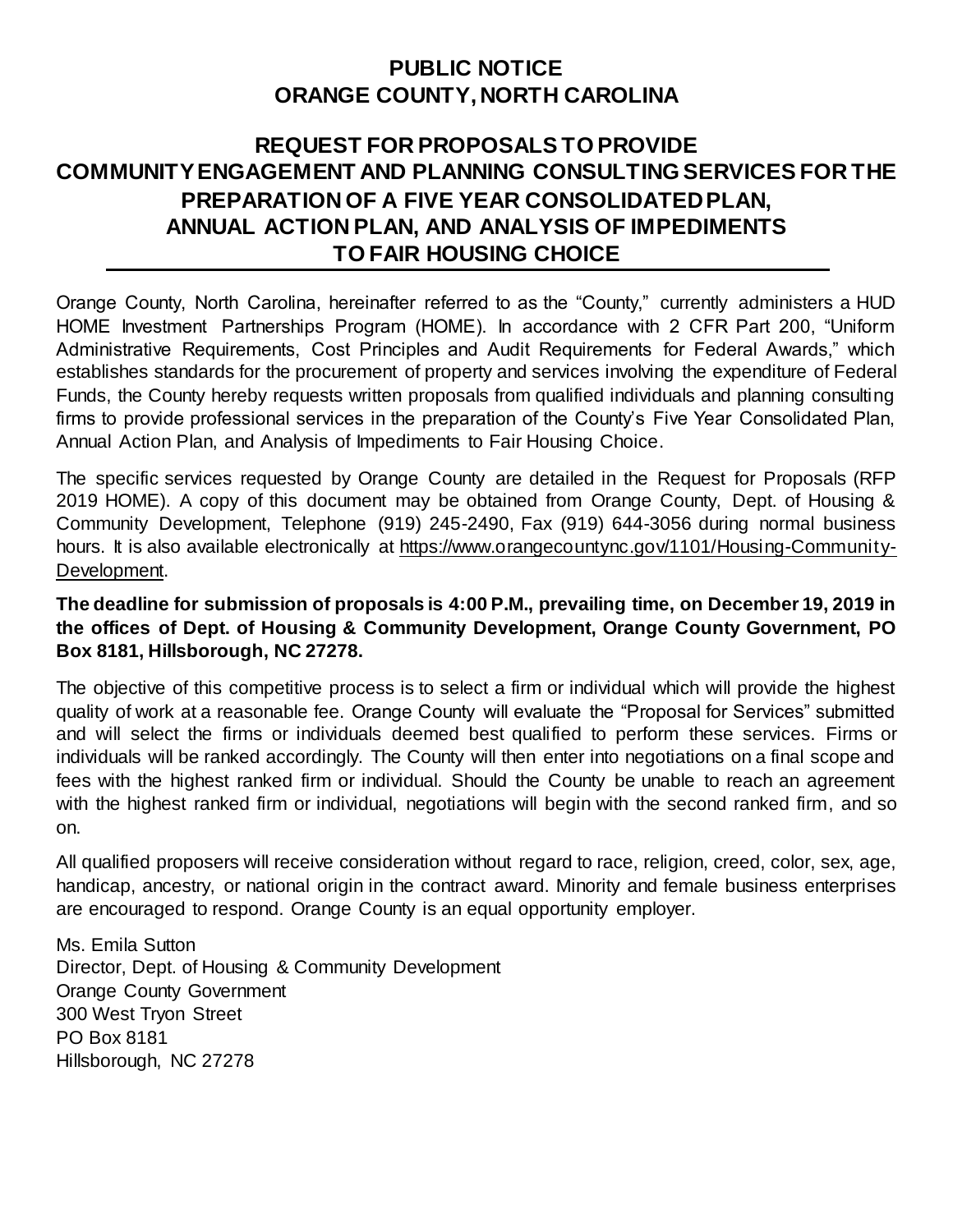# **REQUEST FOR PROPOSALS TO PROVIDE COMMUNITY ENGAGEMENT AND PLANNING CONSULTING SERVICES FOR THE PREPARATION OF A FIVE YEAR CONSOLIDATED PLAN, ANNUAL ACTION PLAN, AND ANALYSIS OF IMPEDIMENTS TO FAIR HOUSING CHOICE**

Orange County, North Carolina, hereinafter referred to as the "County", is currently administering a HUD HOME Investment Partnerships Program (HOME). In accordance with 2 CFR Part 200, "Uniform Administrative Requirements, Cost Principles, and Audit Requirements for Federal Awards," the County hereby requests written proposals from qualified individuals and planning consulting firms to provide professional services in the preparation of the County's Five Year Consolidated Plan, Annual Action Plan, and Analysis of Impediments to Fair Housing Choice. Specifically, this RFP is for the community engagement portion of the Plan to include planning, coordination, and execution of numerous community meetings, surveys, and webinars, as well as the qualitative data collection and analysis required to achieve full community engagement for preparation of the Plan. The community engagement consultant will also provide general assistance with all other portions of the plan as needed.

### **Project Deliverables**

#### 1. 2020-2025 Consolidated Plan

The selected community engagement consultant will work with County and local jurisdiction staff to develop the 2020-2025 Consolidated pursuant to 24 CFR Part 91 and the IDIS Consolidated Template. The selected community engagement consultant will provide all necessary public notices, community engagement (in various forms needed to achieve full community engagement, to include meetings surveys and webinars), data collection and analysis, and writing contributions as required to complete the Plan. The selected community engagement consultant will also assist in completing all other portions of the Plan as needed and as directed by Department staff. The 2020-2025 Consolidated Plan must be submitted to the HUD no later than May 15, 2020. The period of this Consolidated Plan is July 1, 2020 to June 30, 2025. The Consolidated Plan must meet all federal regulations and follow the HUD guidance for the eCon Planning Suite, including but not limited to 24 CFR Part 91, HUD CPD Notice 12-009, Consolidated in IDIS Desk Guide, etc.

### 2. 2020 Annual Action Plan (AAP)

The 2020 AAP is adopted prior to the beginning of each program year and identifies the projects and programs the County plans to fund and implement, in conformance with the Consolidated Plan. Program funds are appropriated in the AAP to programs and activities that meet the Consolidated Plan goals. The selected consultant will provide all necessary public notices, community engagement (in various forms), data analysis, and writing contributions as required to complete the AAP. The selected community engagement consultant will also assist in completing all other portions of the AAP as needed. The 2020 AAP must be developed in accordance with 24 CFR 91.220 and other HUD requirements and guidance.

### 4. 2020 Analysis of Impediments to Fair Housing Choice (AI)

The Consolidated Plan regulations (24 CFR 91) require each state and local government to submit a certification that it is affirmatively furthering Fair Housing. The selected community engagement consultant will provide all necessary public notices, community engagement (in various forms), data analysis, and writing contributions as required to complete the AI. The selected community engagement consultant will also assist in completing all other portions of the AI as needed. As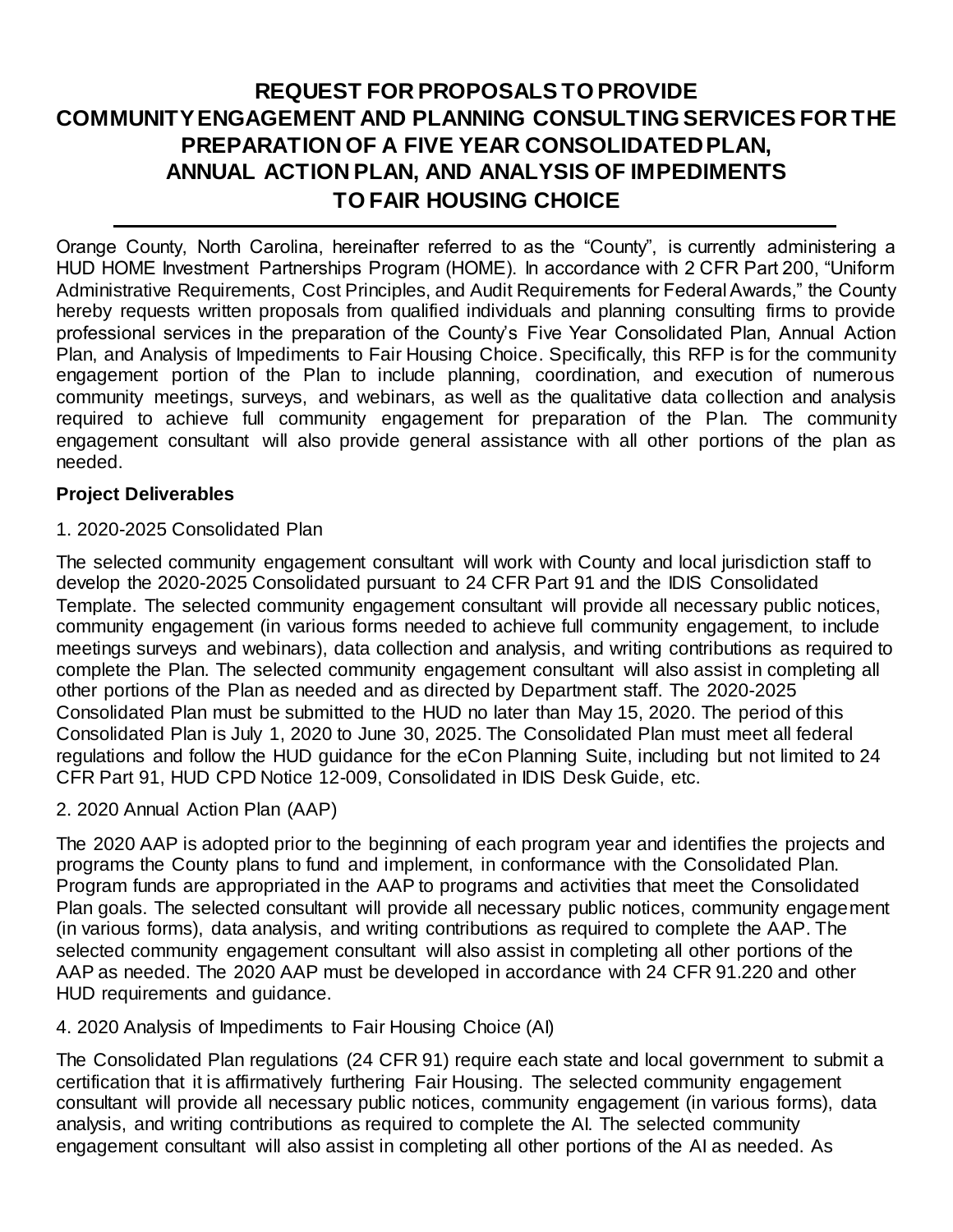discussed in HUD's Fair Housing Planning Guide, the purpose of the AI is broad and covers the full array of public and private policies, practices, and procedures affecting housing choice. The AI:

- Serves as the substantive, logical basis for the Fair Housing Plan
- Provides essential and detail information to policymakers, administrative staff, housing providers, lenders, and fair housing advocates
- Assists in building public support for fair housing efforts within the jurisdiction's boundaries and beyond

The Community Engagement Consultant will develop the AI in accordance with 24 CFR 91, the HUD Fair Housing Guide, and other HUD guidance.

## **Scope of Work**

The selected community engagement consultant will be responsible for assisting the Orange County Housing and Community Development and local jurisdiction staff with all community engagement activities required by the Plan, as well as general assistance in the development of the 2020-2025 Consolidated Plan, 2020 AAP, and the 2020 AI, including all narratives, data tables, and other plan elements. All project deliverables must be prepared and meet federal regulations and guidance provided by HUD. The planning process shall be led by the consultant, in consultation with Department staff and local jurisdictions (to include support and direction from staff) and include the following:

## **1. Data Collection, Research and Analysis Support**

Data collection, research, and analysis to understand and communicate the demographic, economic, and housing conditions of the community for each of the project deliverables, as applicable and as requested by Department staff. The community engagement consultant must use data from various sources and present it in the tables required by HUD's eCon Planning Suite. Additional tabulations and maps needed to assess and present a comprehensive summary of community needs and market conditions must also be included. When appropriate, comparisons with national and state data that help develop the recommended activities in all project deliverables should be included. The community engagement consultant should provide a summary of all data used in the various plan deliverables. As part of the project scope, the selected community engagement consultant must review and consider the following in the development of the project deliverables:

- Past and present Consolidated Plans, including AAPs, Housing Needs Assessments, and Als
- Other local jurisdiction and County-wide Plans and Projects, including Comprehensive Plans, current community development programs, policies and incentives, neighborhood support strategies, capital improvement plans, and related materials

### **2. Community Outreach and Public Hearings**

- The community engagement consultant will be required to plan and coordinate all public meetings and public hearings associated with all project deliverables
- The community engagement consultant will be responsible for conducting meaningful community outreach and engagement, as required by HUD, with stakeholders for all project deliverables, including outreach to and engagement with citizens, city staff members from various departments and boards to include the Orange County Housing Authority Board, the Orange County Affordable Housing Advisory Board, the Orange County Affordable Housing Coalition, and other nonprofit and other agencies, neighborhood leaders, elected officials, etc.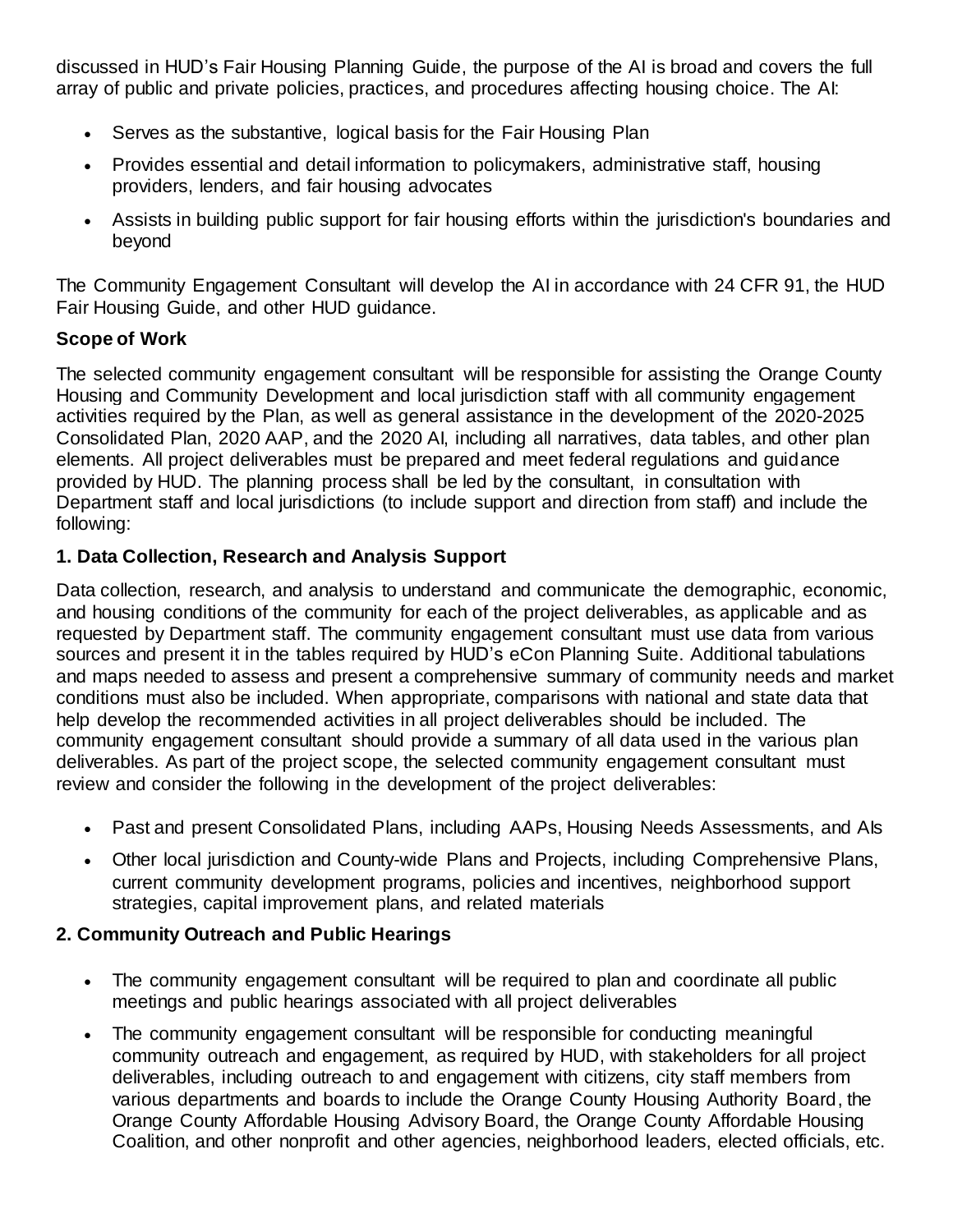Regular (weekly, bi-weekly) meetings with Department staff expected for the duration of the project

## **3. Goal Development and Strategic Planning Outcomes**

The community engagement consultant will be responsible for supporting Department staff in establishing the strategic vision of the Consolidated Plan, AAP, and AI based on data collection, research, and analysis, and public feedback. Additionally, the community engagement consultant will be responsible for supporting the development of the following for all project deliverables:

- Definition of goals to address community needs and gaps
- Definition of projects and activities to meet the needs of the community
- Priorities for the allocation of funding resources

## **4. Additional Requirements**

- All deliverables, processes, and planning methods must be developed in accordance with HUD rules and regulations
- Community engagement consultant will assist with any modifications required by HUD if any of the final deliverables are not approved upon initial submission
- Community engagement consultant must respond to all requests from Department staff in a timely manner
- All project deliverables must be consistent in the overall vision, goals and objectives and reflect the AI

## **Timeline**

All project deliverables must be completed and available for public comment no later than March 30, 2020 and submitted to HUD no later than May 15, 2020. A tentative schedule is as follows:

## **Item — Date**

Release Request for Proposals (RFP) **—** November 15, 2019

Proposals Due **—** December 19, 2019 at 4:00 PM

Proposals Considered **—** December 20, 2019 – January 9, 2020 (or before)

Select Community Engagement Consultant — January 10, 2020 (or before)

Community Engagement Consultant Commences Work **—** January 15, 2020 (or before)

Data Collection, Research and Analysis (work led by Department staff with support of community engagement consultant) **—** January 16 – February 14, 2020

Community Outreach and Public Meetings **—** January 10 to February 21, 2020

All data collection and analysis from Community Outreach and Public Engagement delivered to Department staff by March 1, 2020. All necessary supporting data collection and analysis for the Plan in general (and outside of community engagement work) will also be due by March 1, 2020.

Draft Plan Due from Consultant and Department Staff **—** March 15, 2020

Plan Released for Public Comment (30 days minimum) **—** March 15 to April 15, 2020

Presentation to Orange County Board of County Commissioners **—** April 21, 2020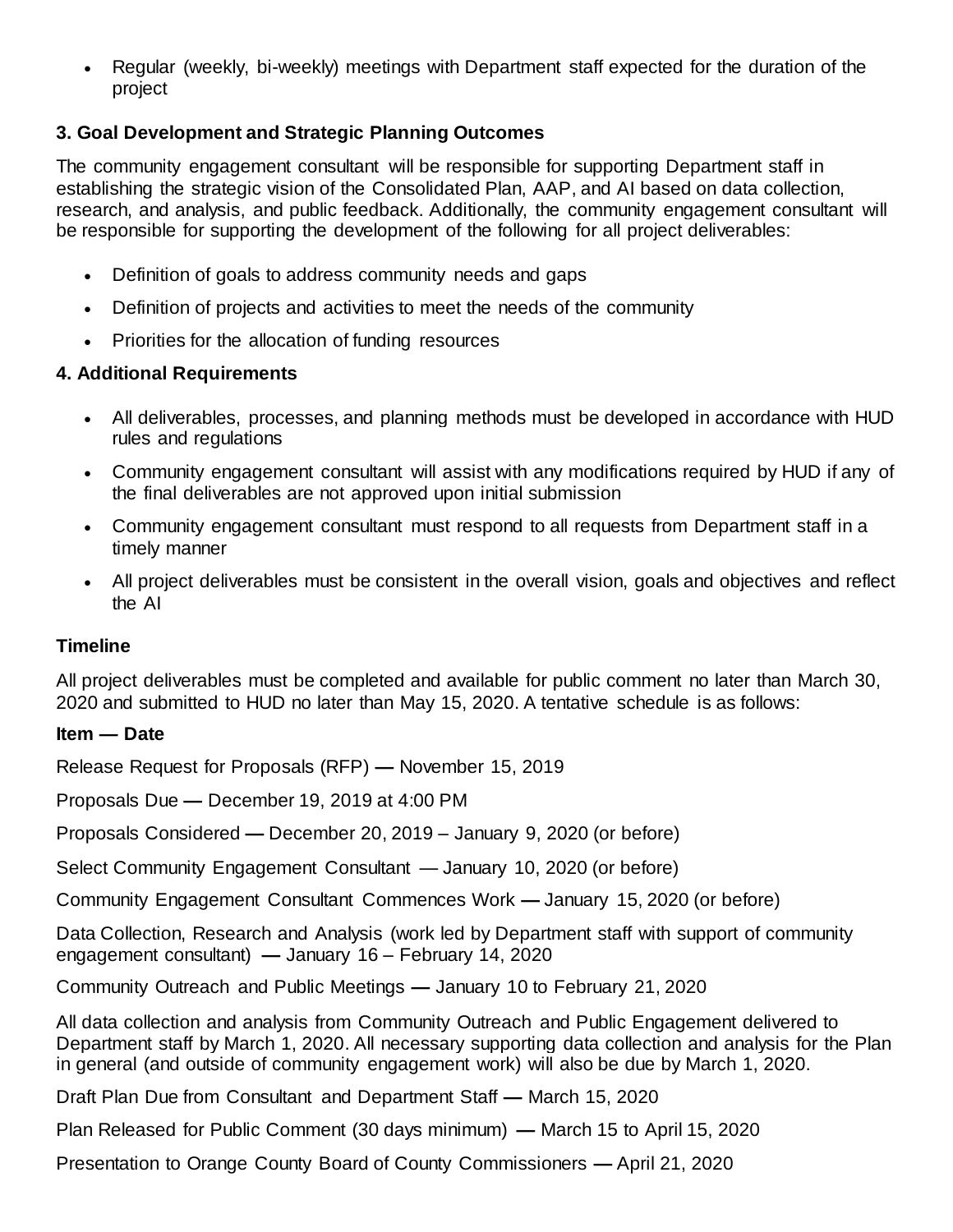Final Consolidated Plan and Other Deliverables Submitted to HUD **—** May 1, 2020

## **Department Staff Participation**

The County and local jurisdictions have limited professional staff capacity to support the project and will rely on the consultant's experience to ensure that all necessary components of the project are completed in a timely manner and submitted to HUD by the necessary deadlines. The Community Engagement Consultant must have knowledge of HOME and HUD regulations, as well as Consolidated Planning processes and requirements as such.

The Department will provide a list and contact information for local nonprofits, other agencies and neighborhood organizations. Department staff will assist with room reservations for public meetings, however, the community engagement consultant is expected to have knowledge of and locate contact information of County stakeholders as well as have knowledge of space available for meetings and how to reserve said space for community engagement activities. Due to the timeline, the selected community engagement consultant will also have knowledge and expertise in alternative modes of community engagement, to include, but not limited to webinars, electronic surveys, etc. Department staff will be available for questions, but all aspects of the community engagement work will be carried out by the community engagement contractor.

### **Proposal Requirements**

In order to be considered a complete proposal by Orange County Department of Housing and Community Development, the following contents must be included in the proposal:

1. Cover letter highlighting qualifications and experiences, detailing the Consultant's ability to respond to all requirements outlined in the document. Minority, women, or disadvantaged business enterprises are encouraged to apply. Please indicate if your organization is one of these types of businesses.

2. Provide a description of you and your firm (if applicable) including, name, DUNS Number, address(es) of the offices of the firm, name of the principal(s) of the firm, contact information of a representative of the firm authorized to discuss the proposal, statement of whether there are any ongoing, pending, or potential legal actions against the firm.

3. Consultant Qualifications:

- Background of your firm's direct experience in five-year Consolidated Plans, AI, and AAPs. Include your experience with HUD's Consolidated Planning tool and eCon Planning Suite within IDIS.
- Provide Resumes of principal(s) and other consulting team members
- Provide a detailed list of a minimum of three references including name, email, and telephone number for organizations or businesses for whom you have performed applicable or similar work
- Identify any conflict of interest that may arise as a result of this contract
- 4. Project Approach, to include:
	- Narrative that includes the consultant's understanding of the purpose of the various project deliverables in this RFP
	- Discussion of previous experience with Consolidated Plans, NRSA Plans, AAPs, and AI Assessments, and other housing analysis efforts and how lessons learned through those projects will be used in this project